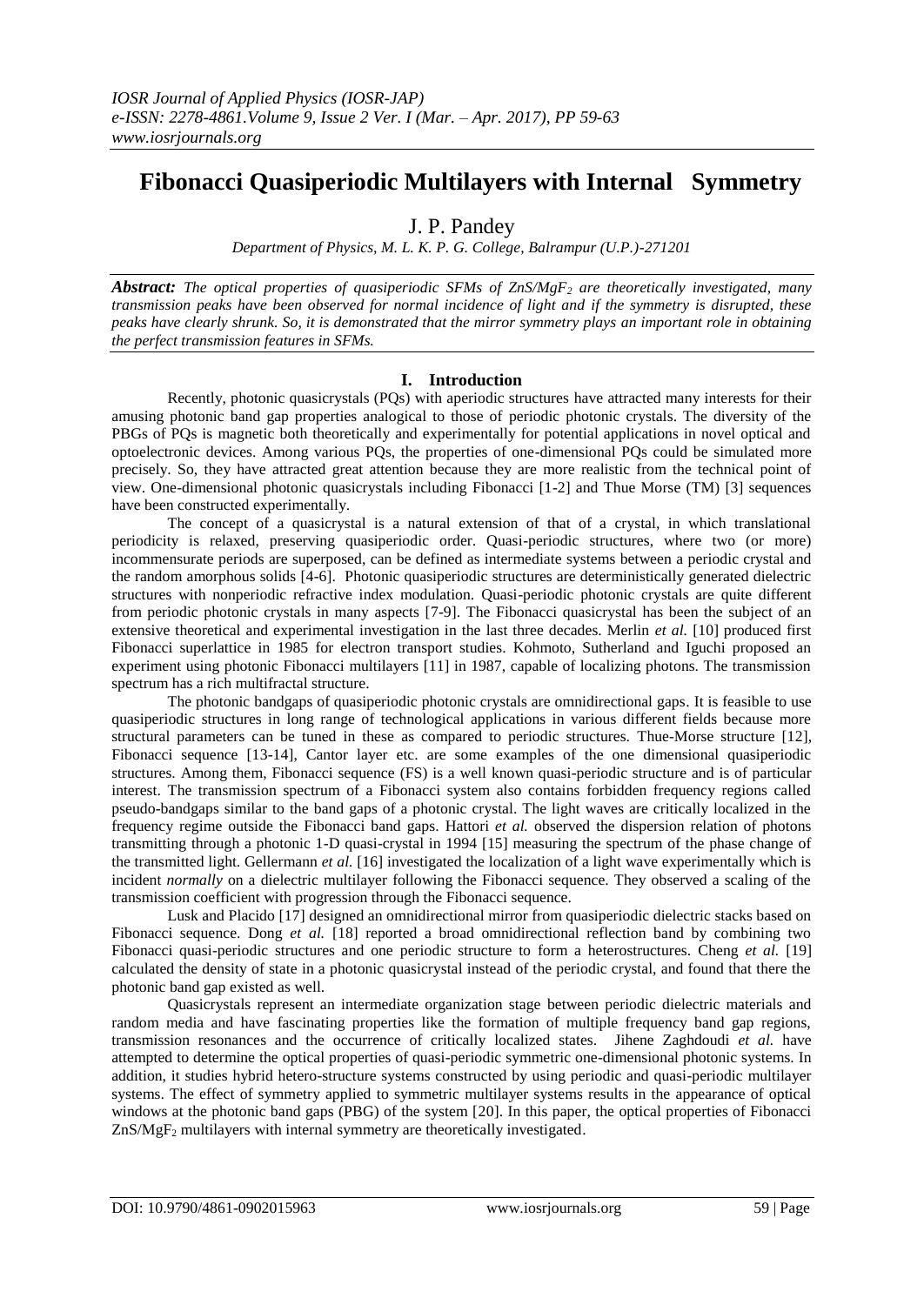### **II. Theoretical Formulation**

The Fibonacci sequences are multilayer structures formed by two different materials as building blocks. Two materials are labeled as H and L, where H represents the material with high refractive index and L represents the material with low refractive index. The number of layers in a structure depends on the order of the Fibonacci sequence. The Fibonacci sequence can be generated by the recursive relation,

$$
S_{j+2} = \{S_j, S_{j+1}\}, \qquad j \ge 0
$$
 (1)

where  $S_0 = H$  and  $S_1 = L$ , and  $S_j$  (j>1) is the j<sup>th</sup> generation of the Fibonacci structure. H and L are material with refractive index  $n_H$  and  $n_L$  and thicknesses  $d_H$  and  $d_L$  respectively. The number of layers in a sequence is given by  $F_j$ , where  $F_j$  is a Fibonacci number obtained from the recursive law  $F_{j+1} = F_j + F_{j-1}$ , with  $F_0 = F_1 = 1$ . For  $j \ge 2$ , the systems  $S_j$  are known as quasiperiodic. Here,

simple transfer matrix method is used to study the quasiperiodic Fibonacci structures [21, 22]. The transfer matrix for Fibonacci system 
$$
S_j
$$
 can be written as,  
\n
$$
M = M \qquad M = 3
$$

$$
M_j = M_{j-2}M_{j-1}, \qquad j \ge 2,
$$
\n
$$
A \quad \text{and } M = M
$$
\n
$$
(2)
$$

with  $\mathbf{M}_0 = \mathbf{M}_{\mathrm{H}}$  and  $\mathbf{M}_1 = \mathbf{M}_{\mathrm{L}}$ .

matrix for

The transfer matrices for the single layer H and L are given by

$$
M_{H} = \begin{bmatrix} \cos \beta_{H} & -\frac{i}{q_{H}} \sin \beta_{H} \\ -i q_{H} \sin \beta_{H} & \cos \beta_{H} \end{bmatrix}
$$
(3)

and,  $M_L = \begin{pmatrix} 1 & 0 & 0 \\ 0 & 0 & 0 \\ 0 & 0 & 0 \end{pmatrix}$  $\overline{\phantom{a}}$  $\frac{1}{2}$  $\mathbf{r}$  $\mathbf{r}$ L  $\overline{a}$  $\overline{a}$  $=$  $L \sin \rho_L$  cos  $\rho_L$ L L L L  $iq_L \sin \beta_L \cos \beta_L$ sin q  $M_{\rm L} = \begin{vmatrix} \cos \theta & \cos \theta \\ \cos \theta & \cos \theta \\ \cos \theta & \cos \theta \\ \cos \theta & \cos \theta \\ \cos \theta & \cos \theta \\ \cos \theta & \cos \theta \\ \cos \theta & \cos \theta \\ \cos \theta & \cos \theta \\ \cos \theta & \cos \theta \\ \cos \theta & \cos \theta \\ \cos \theta & \cos \theta \\ \cos \theta & \cos \theta \\ \cos \theta & \cos \theta \\ \cos \theta & \cos \theta \\ \cos \theta & \cos \theta \\ \cos \theta & \cos \theta \\ \cos \theta & \cos \theta \\ \cos \theta & \cos \theta \\ \cos \theta & \cos \theta \\ \cos \theta & \cos \theta \\ \cos \theta & \cos$  $\beta_{\rm L}$   $\cos \beta_{\rm L}$  $\beta_{\rm L}$   $\sin \beta_{\rm L}$  $,$  (4)

where  $\beta_{\text{H}} = \frac{2\pi}{\lambda} n_{\text{H}} d_{\text{H}} \cos \theta_{\text{H}}$  $\frac{2\pi}{n_{\rm u}}$ n<sub>u</sub>d<sub>u</sub>cos $\theta$  $\lambda$  $\beta_{\rm H} = \frac{2\pi}{\lambda} n_{\rm H} d_{\rm H} \cos \theta_{\rm H}$  and  $\beta_{\rm L} = \frac{2\pi}{\lambda} n_{\rm L} d_{\rm L} \cos \theta_{\rm L}$  $\frac{2\pi}{\pi}$ n, d, cos $\theta_1$  $\lambda$  $\beta_L = \frac{2\pi}{\lambda} n_L d_L \cos \theta_L$  are the layer phase thicknesses.

 $\theta_H$  and  $\theta_L$  are the angle of refractions in layers H and L respectively which are determined by the Snell's law and  $\lambda$  is the wavelength of incident wave. Parameters  $q_H$  and  $q_L$  are given by,  $q_H = n_H \cos \theta_H$ and  $q_L = n_L \cos \theta_L$  for TE polarization and H H  $_{\rm H}$  –  $_{\rm n}$ cos  $q_H = \frac{\cos \theta_H}{\cos \theta_H}$  and L L  $L = \frac{1}{n}$ cos  $q_{\rm L} = \frac{\cos \theta_{\rm L}}{\cos \theta_{\rm L}}$  for TM polarization.

Thus, the transfer matrices  $M_j$  of the Fibonacci sequences are  $M_2 = M_H M_L$ ,  $M_3 = M_L M_H M_L$  and  $M_4 = M_H M_L M_L M_H M_L$  for  $S_2$ ,  $S_3$  and  $S_4$  respectively.

Here, an *N*-period finite structure is considered whose basic cell is the Fibonacci structure  $S_j$ . The overall transfer matrix *M* of the system is obtained to be

$$
\mathbf{M} = (\mathbf{M}_{j})^{\mathbf{N}} = \begin{bmatrix} \mathbf{M}_{11} & \mathbf{M}_{12} \\ \mathbf{M}_{21} & \mathbf{M}_{22} \end{bmatrix}
$$
 (5)

The reflection coefficient is given by

$$
r = \frac{(M_{11} + q_t M_{12})q_i - (M_{21} + q_t M_{22})}{(M_{11} + q_t M_{12})q_i + (M_{21} + q_t M_{22})},
$$
\n
$$
\cos \theta_{i,t}
$$
\n(6)

where  $q_{i,t} = n_{i,t} \cos \theta_{i,t}$  for TE wave and i,t i,t  $_{i,t}$  -  $\frac{ }{n}$ q  $=$   $\frac{3656 \text{ mJ}}{1 \text{ ft}}$  for TM wave, where *i* and *t* represent incident

medium and substrate respectively. The reflectivity is given by,

$$
R = |r|^2. \tag{7}
$$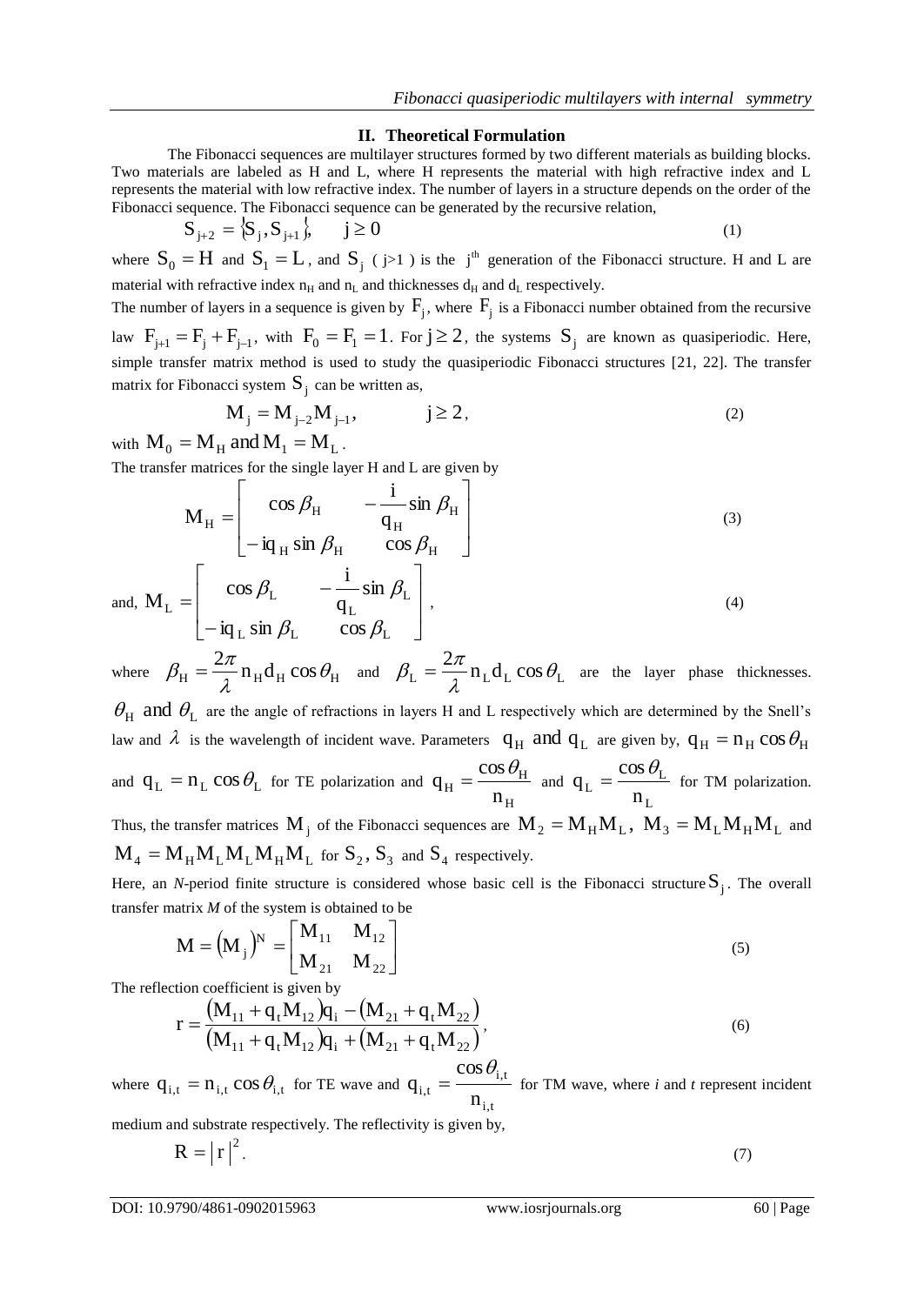The symmetric Fibonacci sequence can be generated in the following way. The *j*-th generation of the sequence can be expressed as-  $S_j = \{G_j, T_j\}$ , where  $G_j$  and  $T_j$  are Fibonacci sequences.  $G_j$  and  $T_j$  obey the recursion relations,  $G_j = G_{j-1} G_{j-2}$ , and  $T_j = T_{j-2} T_{j-1}$ , with  $G_0 = T_0 = L$  and  $G_1 = T_1 = H$ . Therefore,  $S_i = G_{i-1}G_{i-2}T_{i-2}T_{i-1}$ (8)

Let us consider the symmetry in the structure as shown in the above equation and using the unitary condition  $\det(M_j) = 1$ , the transmission coefficient of the light wave through the multilayers with internal symmetry can be written as,

$$
T(S_j) = \frac{4}{|M_j|^2 + 4} = \frac{4}{[M_{12} + M_{21}]^2 + 4}
$$
 (9)

If the condition  $M_{12}+M_{21}=0$  is satisfied, perfect transmission peaks are indeed obtained. Thus, resonant transmissions can be obtained in the dielectric multulayers with mirror symmetry.

#### **III. Results and Discussion**

Here, the optical transmission of Fibonacci  $ZnS/MgF_2$  multilayer with internal symmetry is theoretically investigated. I have chosen zinc sulphide (ZnS) and magnesium fluoride dioxide (MgF<sub>2</sub>) as dielectric materials A and B respectively. Around the optical telecommunication wavelength of 1550 nm, their respective refractive indices are  $n_A = 2.38$  and  $n_B = 1.38$ .

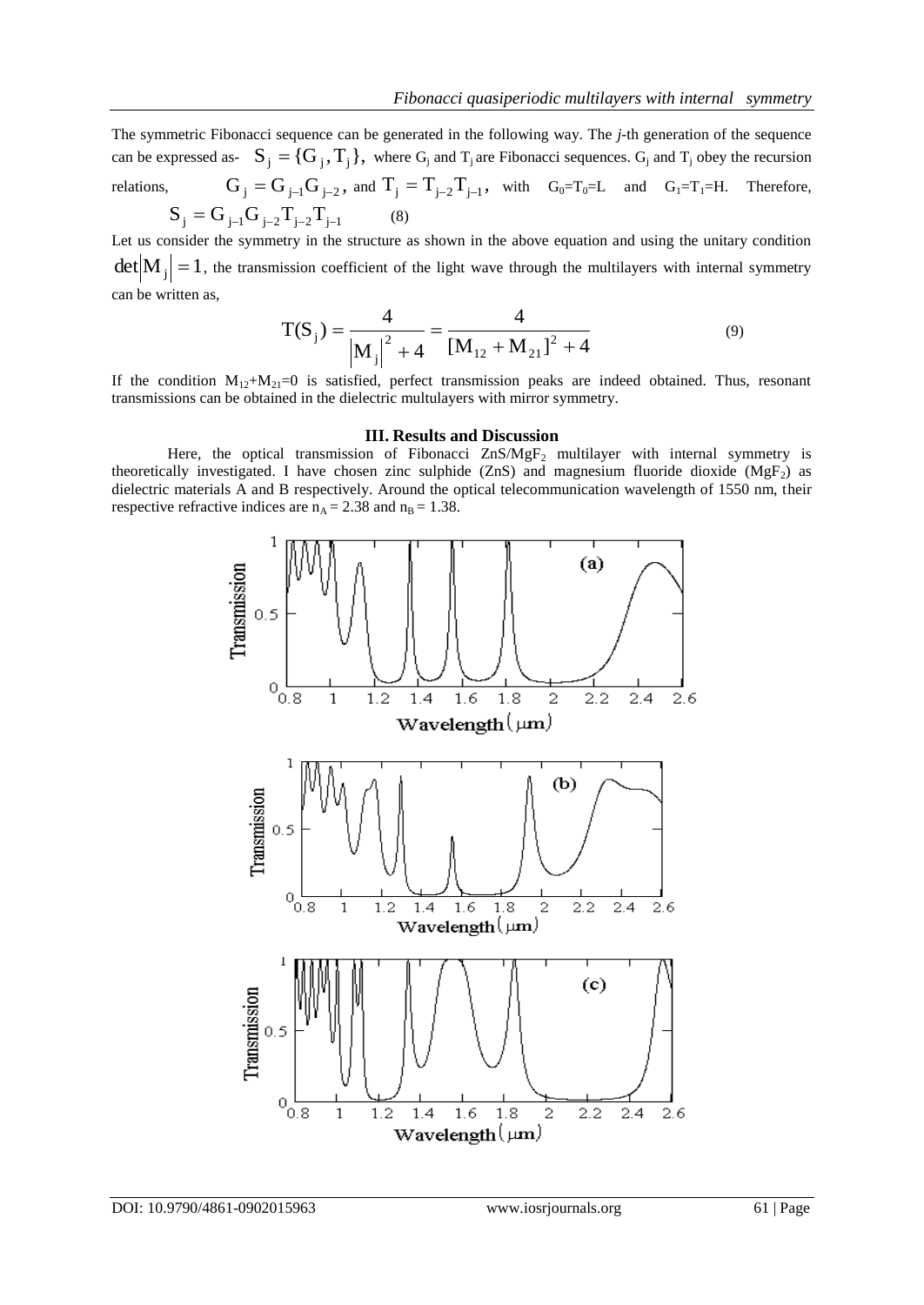

Figure 1 Calculated transmission coefficient vs wavelength for symmetrical Fibonacci ZnS/MgF<sub>2</sub> multilayers with different generations. SFM  $S_5$  with 16 layers (a) with symmetry, (b) without symmetry; SFM  $S_6$  with 26 layers (c) with symmetry, (d) without symmetry; SFM  $S_8$  with 68 layers (e) with symmetry.

The theoretically calculated transmission as a function of wavelength for SFM films with the generations  $S_5$ ,  $S_6$  and  $S_8$  respectively are shown in the figures 1(a)-(e). Various resonant transmission peaks are observed in the wavelength range 800 nm to 2600 nm. So, it can be found 100% transmission at different wavelengths by adjusting the index contrast and modulation of optical thickness. This is due to the mirror symmetry of the system which creates special structures in some transfer matrix elements making it easier to satisfy the condition of perfect transmission.

As it was seen that in the case of ordinary Fibonacci multilayer, the transmission of electromagnetic waves are poor but in the case of SFMs, perfect transmission peaks has been observed. In order to confirm it, I have deliberately disrupted the symmetry in the  $S_5$  and  $S_6$  systems and observed the change of the transmission spectra. In the  $S_5$  generation, the symmetry is broken by interchanging the ninth and tenth layers. From the figures 1(a) and 1(b), it can be observed that the previous perfect transmission peaks have clearly shrunk. Also, the optical transmission changes dramatically with the loss of perfect transmission peaks if the symmetry of the generation  $S_6$  is disrupted by interchanging the  $14<sup>th</sup>$  and  $15<sup>th</sup>$  layers. These results confirm that the phenomenon of perfect transmission of light is induced by the symmetry of the internal structure in dielectric multilayer.

This work will be useful in the applications where high transmission and high resolution monofrequency outputs are particularly desired such as narrow-band optical filters, wavelength division multiplexing systems and photonic integrated circuits. These symmetric multilayer films can be used for a wide range of potential applications due to the transmittivity of resonant optical modes.

#### **References**

- [1]. R. W. Peng, X. Q. Huang, F. Qiu, A. Hu, S. S. Jiang and M. Mazzer, *Appl. Phys. Lett.,* **80**, 3063-3065, 2002.
- [2]. R. W. Peng, Y. M. Liu, X. Q. Huang, F. Qiu, M. Wang, A. Hu, S. S. Jiang, D. Feng, L. Z. Ouyang, and J. Zou, *Phys. Rev. B* **69**, 165109, 2004.
- [3]. L.D. Negro, M. Stolfi, Y. Yi, J. Michel, X. Duan, L.C. Kimberling, J. LeBlanc and J. Haavisto, *Appl. Phys. Lett.* **84**, 5186-5188, 2004.
- [4]. D. Levine and P. J. Steinhardt, *Phys. Rev. B* **34**, 596-616, 1986.
- [5]. P. J. Steinhardt and S. Ostlund, *"The Physics of Quasicrystals",* (World Scientific, Singapore, 1987).
- [6]. C. Janot, *"Quasicrystals: A Primer",* (Clarendon Press, Oxford, 1994).
- [7]. A. Della Villa, S. Enoch, G. Tayeb, V. Pierro, V. Galdi, and F. Capolino, *Phys. Rev. Lett.* **94,** 183903/1-4, 2005.
- [8]. Y. Wang, S. Jian, S. Han, S. Feng, Z. Geng, B. Cheng and D. Zhang, *J. Appl. Phys.* **97**, 106112/1-3, 2005.
- [9]. J. D. Joannopoulos, R. D. Meade, and J. N. Winn, "*Photonic Crystals: Molding the Flow of Light",* (Princeton University Press, Princeton, NJ, 1995).
- [10]. R. Merlin, K. Bajema, R. Clarke, F. Y. Juang, and P. K. Bhattacharya, *Phys. Rev. Lett.* **55**, 1768 -1770, 1985.
- [11]. M. Kohmoto, B. Sutherland, and K. Iguchi, *Phys. Rev. Lett.* **58**, 2436-2438, 1987.